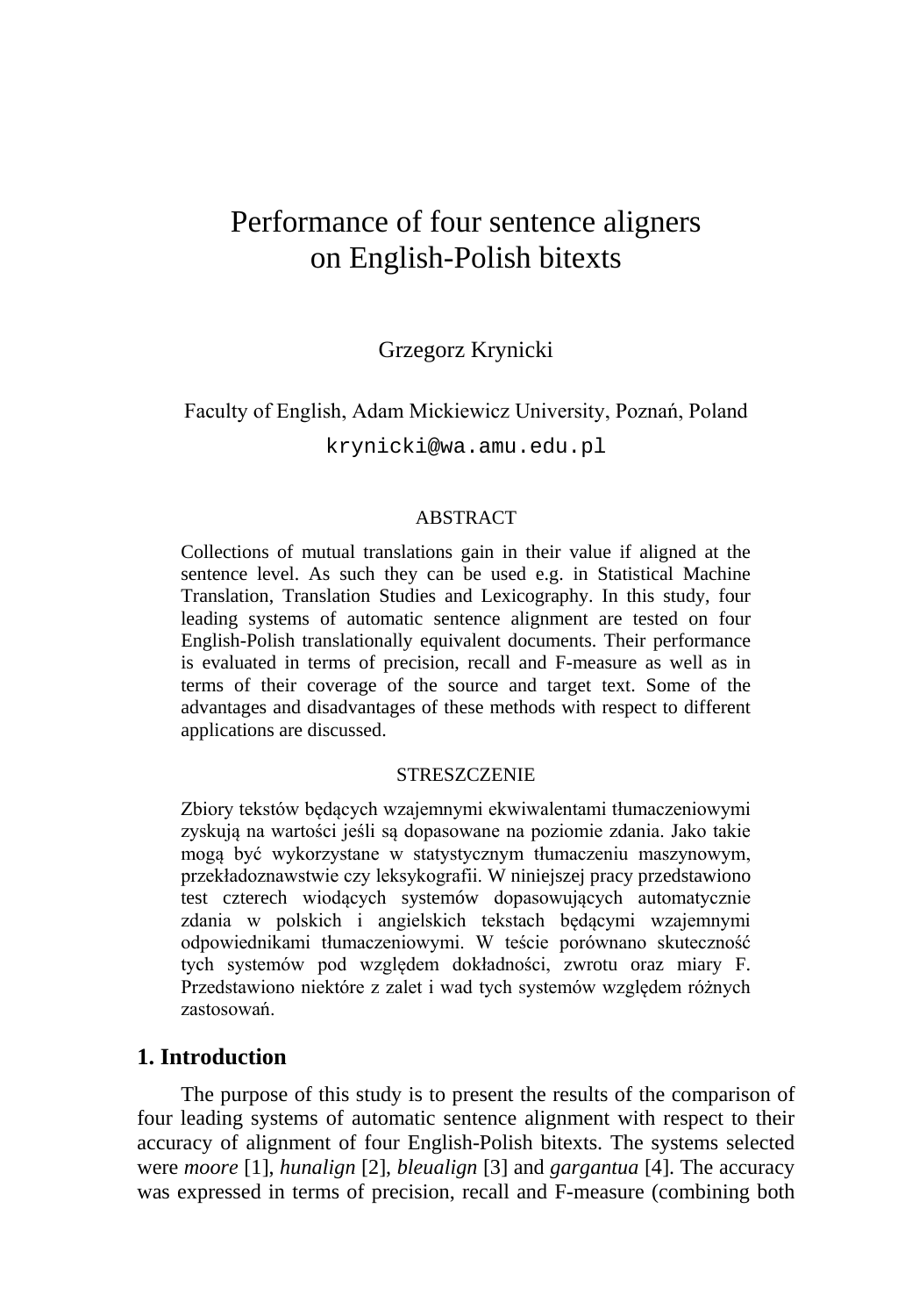*2*

precision and recall). The bitexts were short articles from New York Times published in 2010 along with their professional translations found on Polish web portals. The parallel corpus from which they were extracted and which was used to train *moore* and *gargantua* was PHRAVERB [5]<sup>[1](#page-0-0)</sup>.

Similar studies were conducted for pairs of languages like Urdu-English and French-English [6], German-English and French-English [4] or French-English [7]. The following study confirms high accuracy of *bleualign* in terms of recall and F-measure and high accuracy of *moore* in terms of precision*.*

# **2. Terminology**

We will assume that a *bead* is the smallest unit of sentence alignment, be it automatic or manual. The bead consists of a *source* and a *target segment*, also referred to as two *sides* of the bead. The segment in the bead may consist of one or more sentences. The bead segments may be mutual translational equivalents (i.e. all component sentences are equivalent) in which case the bead represents a *correct alignment*. Two types of *incorrect alignments* are distinguished, *incomplete assignment* (at least one pair of sentences in the bead are equivalent and at least one sentence has no equivalent on the other side) and *complete misassignment* (no equivalent sentences in the bead). The segment in a bead may be empty (0 sentences) if the segment on the other side contains one or more sentences. Such a bead represents correct alignment if these sentences have no equivalents on the other side of the bitext. The *gold standard* for the alignment of a bitext is such alignment of all the sentences from that bitext that contains only correct alignments. The gold standard needs to be prepared manually. By *structural fidelity* of a bitext we will mean the proportion of 1-to-1 beads relative to the total number of beads in the gold standard obtained for that bitext.

## **3. Corpus**

The corpus used as a basis for this study was PHRAVERB [5]. It is a unidirectional English-to-Polish parallel corpus compiled to analyse Polish equivalents of English phrasal verbs. It consists of 408 English press articles and their Polish translations collected in 2006-2011. English articles were mostly published in New York Times and their translations were published on Polish web portals. The corpus currently amounts to 926 725 tokens.

From the corpus 4 bitexts were manually extracted for the purpose of testing the alignment systems. The corpus was also used for training *moore* and *gargantua*. The corpus and the test bitexts were downcased before they were fed into the aligners.

 <sup>1</sup> The author expresses his gratitude to dr Magdalena Perdek for making the corpus available for this study.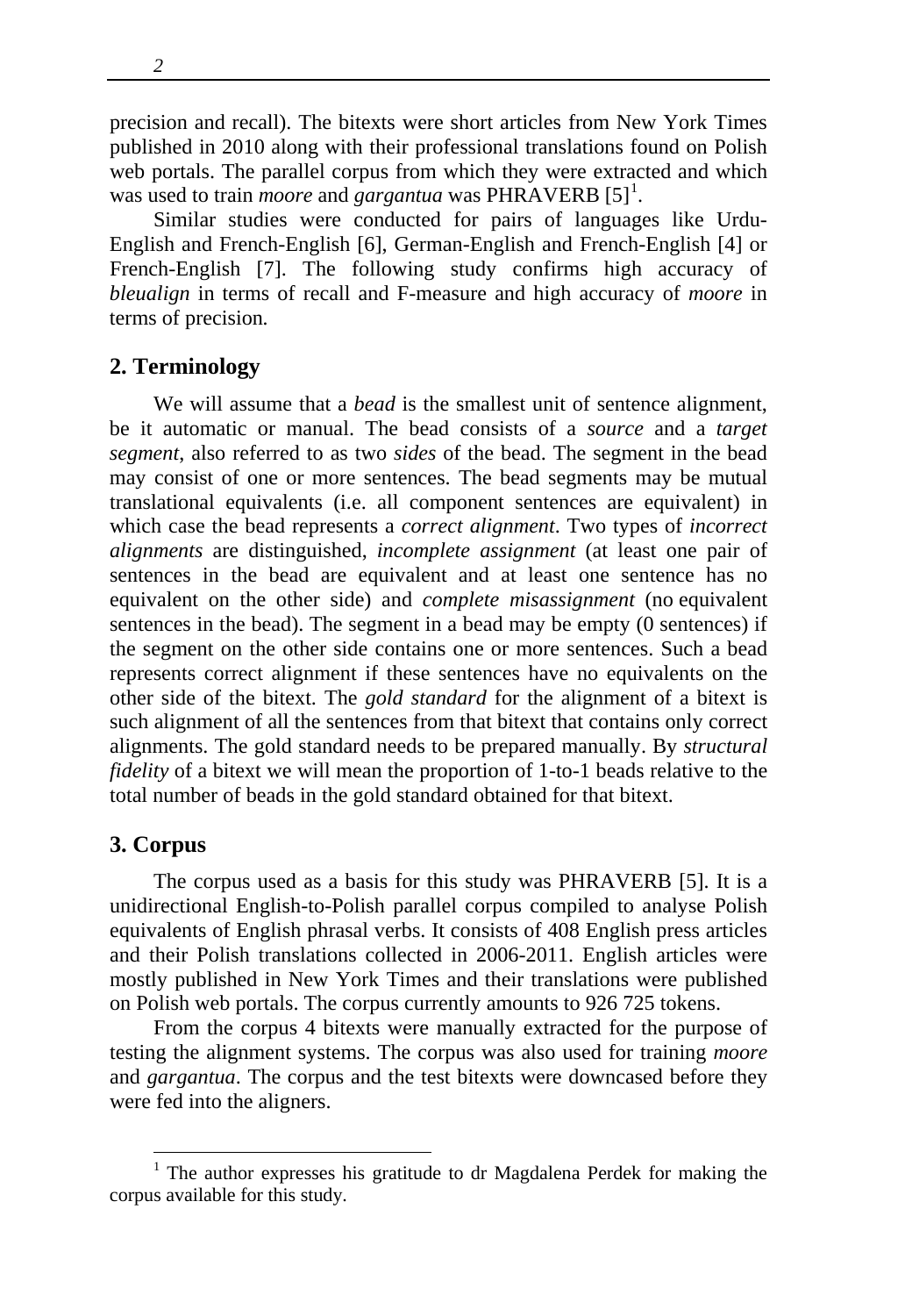### **4. Test bitexts and gold standard**

From the PHRAVERB corpus, 4 articles were randomly selected (a-d, referenced at the end of the paper). In total, they included 162 English and 184 Polish sentences and 8006 tokens.

The gold standard of alignment was carefully created by hand as a point of reference for later evaluation of automatic alignments. The bitexts represented a wide spectrum of structural fidelity (see Table 2). The gold standard contained 157 links: 123 1-to-1, 26 1-to-2, 4 2-to-1, 2 0-to-1, 1 1 to-3 and 1 2-to-2.

## **5. Automatic aligners**

Four publically available automatic aligners were chosen for this study: *moore, hunalign, bleualign* and *gargantua*.

*moore* and *gargantua* work in an unsupervised fashion, i.e. they infer the alignment model directly from the data set to be aligned. Due to this property they are applicable to parallel corpora for any pair of languages. *hunalign* and *bleualign* rely on language-specific resources. The former resorts to a bilingual dictionary and morphological rules. The latter uses machine translation as an intermediary between the source and the target text.

#### **5.1.** *moore*

The algorithm this aligner implements was presented in [1]. The program is written in PERL and has been released under the Microsoft Research end user license that allows free usage for research or teaching purposes.

The algorithm combines a sentence-length-based method with a wordcorrespondence-based method. The lexical model is based on IBM Translation Model 1 [8] and is trained in the second pass of the alignment. *moore* is intended to provide high precision of alignment at the cost of generating only 1-to-1 beads.

In this study, the training data for *moore* included the whole PHRAVERB corpus. The probability threshold above which the 1-to-1 sentences from the input corpus were returned was set to the default of 0.5.

#### **5.2.** *hunalign*

The second algorithm tested in this study was presented in [2]. Its implementation in C++ has been released under GNU LGPL.

Similarly to the Moore's algorithm, *hunalign* utilizes an alignment algorithm based on both sentence length and lexical similarity. Hunalign however uses a word-by-word bilingual dictionary instead of the IBM Translation Model 1.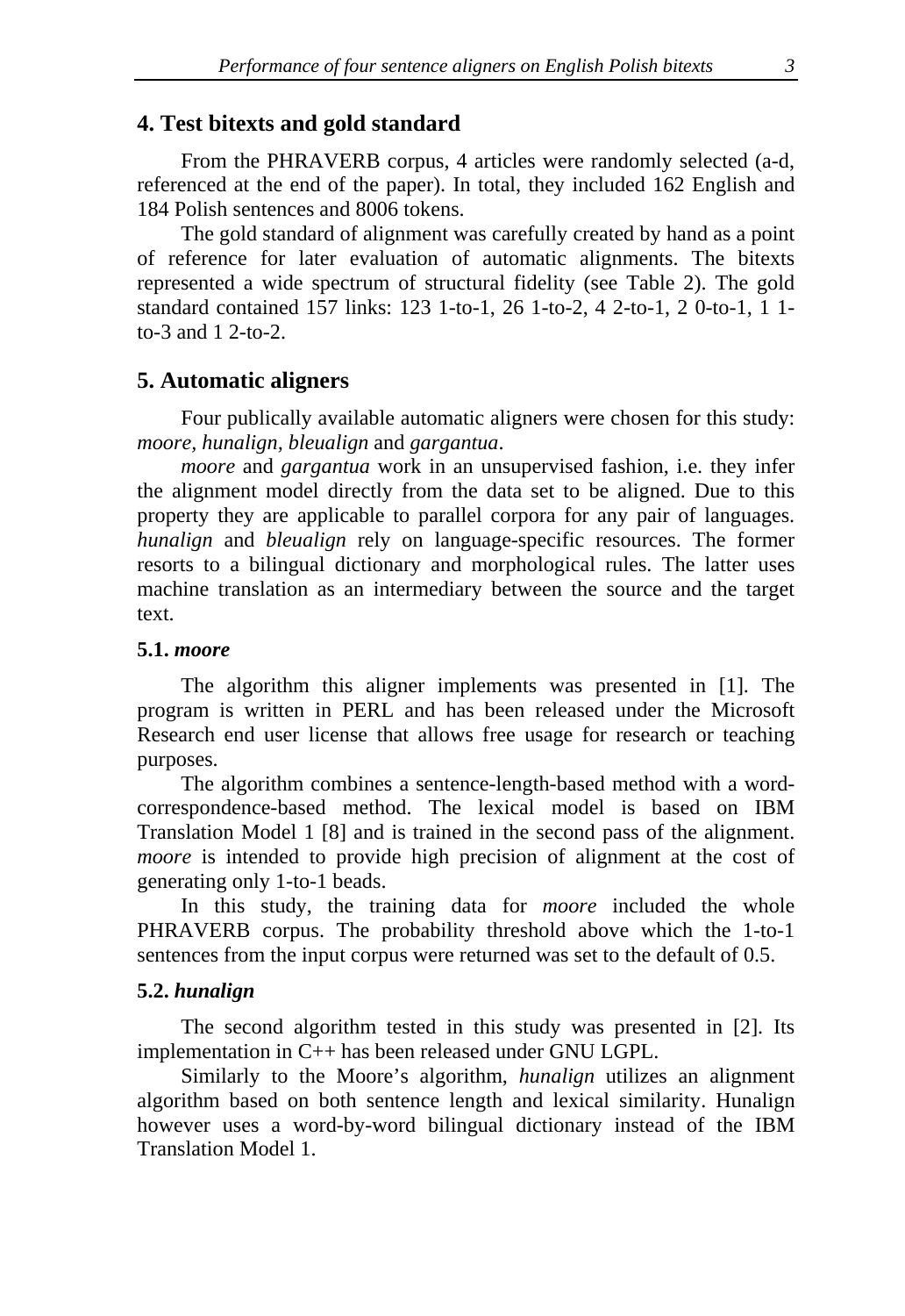In this test, *hunalign* was used with a dictionary of approx. 100 000 Polish-English pairs of single-word equivalents compiled from various electronic bilingual Polish-English dictionaries. Although *hunalign* is capable of using morphological information (affixation rules, POS tags), its format and tagsets were not compatible with the resources available to the author and this functionality was not taken advantage of.

*hunalign* is the only the aligner of the four that is capable of generating many-to-many alignments.

#### **5.3.** *bleualign*

The algorithm was proposed in [3]. It is programmed in Python and is available under GNU GPL.

In the first pass, *bleualign* computes the alignment between the translated source text and the target text by scoring similarity between sentence pairs by means of the BLEU metric [9]. Then, an optimum path for 1-to-1 alignments is found through dynamic programming. Finally, other 1 to-1, many-to-1 and 1-to-many alignments are added.

For this study, the external MT system used was the English-to-Polish online version of *Translatica* developed by *Poleng Ltd*.

#### **5.4.** *gargantua*

The system was presented in  $[4]$ . It is implemented in  $C_{++}$  and released as open source.

Its alignment model is similar to *moore*, but it introduces differences in pruning and search strategy. As in *moore*, the first pass is based on sentencelength statistics. However, it replaces the second pass of the *moore* algorithm with a two-step clustering: first, all 1-to-1 alignments are obtained and then these beads are merged with unaligned sentences to build 1-to-many and many-to-1 alignments, thus solving the problem of low recall in *moore.*

Of all four aligners, this one is probably the most cumbersome to install and the only one that does not run on MS Windows. It is also the only system that can take advantage of structural anchors that appear in *Europarl* documentation.

## **6. Evaluation criteria for sentence alignment**

The performance of sentence alignment can be evaluated by means of measures of relevance known in the field of information retrieval as precision, recall and F-measure [7]. These metrics have been reported to have relatively high correlation with human judgements [10]. They combine the results of the aligner on correct links relative to test and reference links in the following way:

$$
precision = \frac{correct\ links}{test\ links}, \quad recall = \frac{correct\ links}{reference\ links},
$$

$$
F = \frac{2 \times (recall \times precision)}{recall + precision}.
$$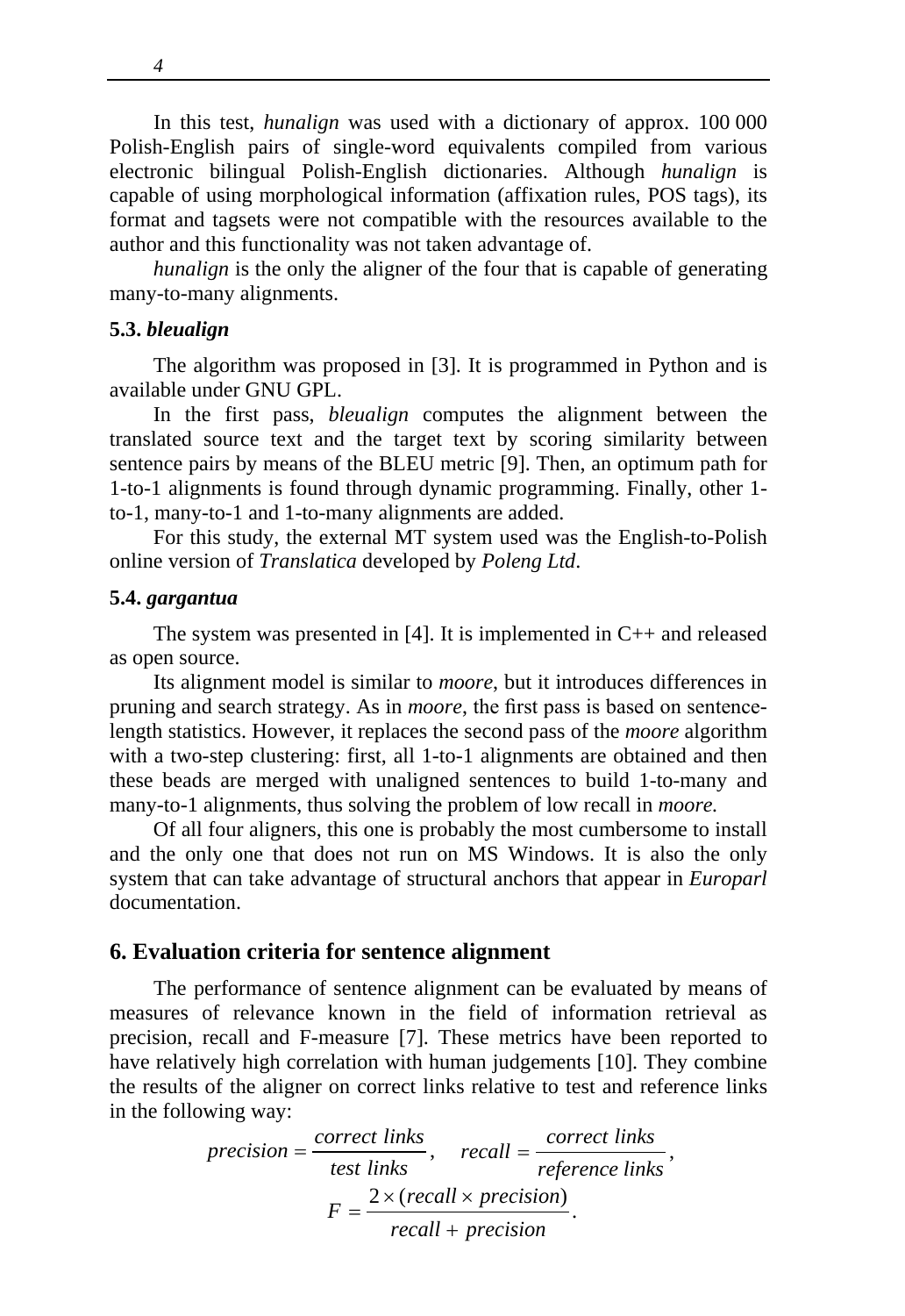*Correct links* is the number of correct links among those proposed by the aligner; *reference links* is the number of links in correctly aligned texts (the gold standard); *test links* is the number of all links proposed by the aligner. F-measure is a harmonic mean of precision and recall. An in-depth discussion of these measures in the context of alignment is presented in [10] and [11].

### **7. Results of the evaluation**

The table below includes the comparison of the results produced the aligners. The best aligner in terms of F-measure and recall was *bleualign* (0.8228 and 0.8469 respectively). The best alignment in terms of precision was generated by *moore* (0.9625).

In all cases the number of reference links was the same (157) as one gold standard was used as reference for evaluating all automatic alignments.

| <i>Regivest SCOTES.</i> |        |          |           |           |  |  |
|-------------------------|--------|----------|-----------|-----------|--|--|
|                         | moore  | hunalign | bleualign | gargantua |  |  |
| correct links           | 77     | 122      | 130       | 126       |  |  |
| test links              | 80     | 159      | 149       | 157       |  |  |
| precision               | 0.9625 | 0.7673   | 0.8725    | 0.8025    |  |  |
| recall                  | 0.4873 | 0.7722   | 0.8228    | 0.8025    |  |  |
| F-measure               | 0.6471 | 0.7697   | 0.8469    | 0.8025    |  |  |

Table 1. *Accuracy of four automatic aligners. Bolded numbers indicate highest scores.*

The results presented above are relatively low compared to the results reported in the literature (e.g. [7] p. 14, [2] p. 5). The reasons may include the fact that these studies are largely based on official EU documents, which have more rigorous structure and are easier to align than press articles. An important reason may also be the relatively low average structural fidelity of test bitexts selected for this study.

Quality of sentence alignment is strongly dependent on the number of deletions, insertions and free translations ([12] p. 1, [1] p. 9). Intuitively speaking, the greater the proportion of 1-to-1 sentence correspondences in a bitext, the easier the job of the automatic aligner. Structural fidelity of each bitext, i.e. the ratio of 1-to-1 to all beads in the gold standard alignment for that particular bitext, is presented in Table 2.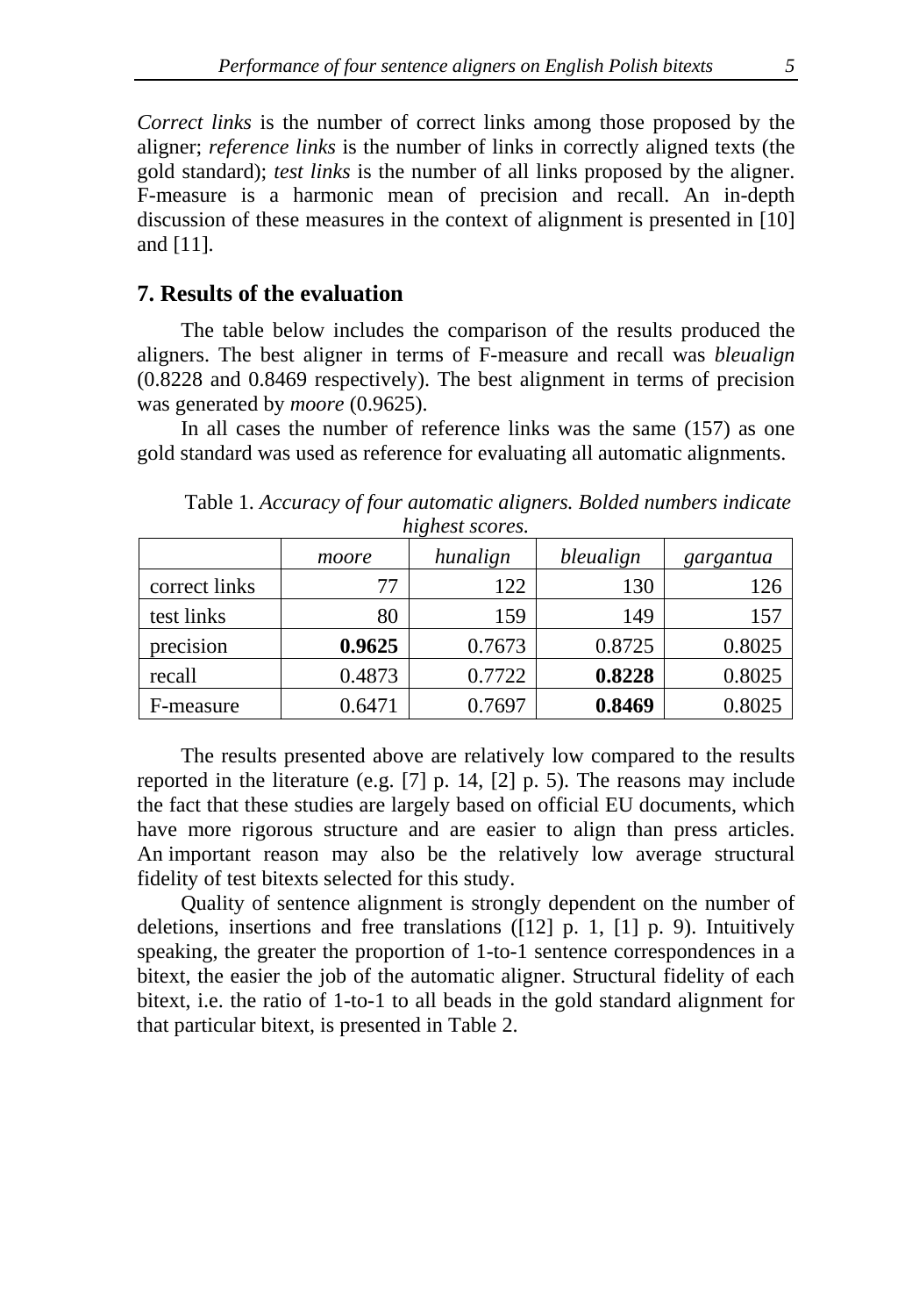|               | the auxiliarius xenerated by the auxiliars on each of these buckles. |        |          |           |           |          |
|---------------|----------------------------------------------------------------------|--------|----------|-----------|-----------|----------|
| <b>Bitext</b> | SF                                                                   | moore  | hunalign | bleualign | gargantua | avr. $F$ |
| a             | 0.6111                                                               | 0.4490 | 0.6133   | 0.6000    | 0.5676    | 0.5575   |
| b             | 0.6977                                                               | 0.2174 | 0.6173   | 0.8831    | 0.7500    | 0.6169   |
| $\mathbf c$   | 0.8919                                                               | 0.7458 | 0.8378   | 0.9211    | 0.8649    | 0.8424   |
| d             | 0.9091                                                               | 0.9398 | 1.0000   | 0.9639    | 1.0000    | 0.9759   |

Table 2. *Structural fidelity (SF) of each test bitext (a-d) vs. F-measure for the alignments generated by the aligners on each of these bitexts.*

The low result of *moore* on the bitext *b* is a result of low recall, in fact *moore*  performed with 100% precision on that bitext. A result of 1.0 indicates the alignment identical to the gold standard. Average F-measure values are strictly increasing with the SF arguments. However, a greater number of data points would be necessary to reliably model the relationship between them or calculate the correlation coefficient.

## **8. Examples of alignments and alignment errors**

Table 3 contains an example of several sentences aligned manually and Table 4 – the alignment of these sentences proposed by 3 automatic aligners. The bitext exemplifies a case of translator's decision not to render sourcetext material judged to be redundant or untranslatable. In this case, the elements omitted in the translation are comments on the form of the English word 'babble' as well as its folk and scientific etymology. The omission is justified considering different form and etymologies of the Polish equivalent 'gaworzenie'.

| [1] During the second year of life,       | [1] Dopiero w drugim roku życia       |
|-------------------------------------------|---------------------------------------|
| toddlers shape their sounds into the      | zaczynają składać dźwięki w słowa     |
| words of their native tongues.            | swojego własnego, ojczystego          |
|                                           | języka.                               |
| [2] The word "babble" is both             | 0                                     |
| significant and representative $-$        |                                       |
| repetitive syllables, playing around      |                                       |
| with the same all-important               |                                       |
| consonants.                               |                                       |
| [3] (Indeed, the word seems to be         | 0                                     |
| derived not from the biblical Tower       |                                       |
| of Babel, as folk wisdom has it, but      |                                       |
| from the "ba ba" sound babies make.)      |                                       |
| $\vert$ [4] Some of the most exciting new | [2] - Wśród najnowszych, szalenie     |
| research, according to D. Kimbrough       | interesujących badań w tej dziedzinie |
| Oller, a professor of audiology and       | - mówi D. Kimbrough Oller, profesor   |

Table 3. *Gold standard alignment.*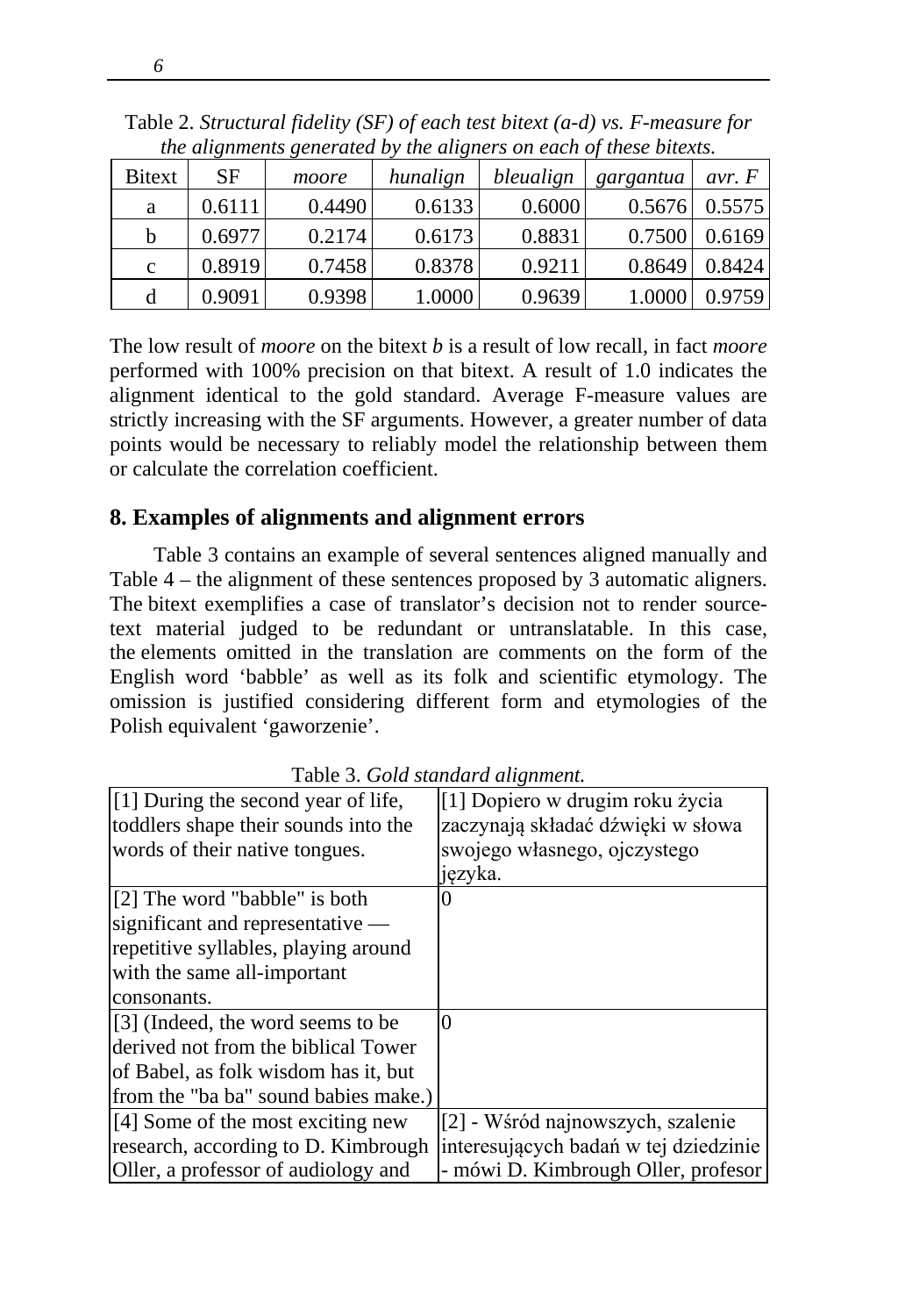| speech-language pathology at the<br>University of Memphis, analyzes the<br>sounds that babies make in the first<br>half-year of life, when they are<br>"squealing and growling and<br>producing gooing sounds."                                            | audiologii i patolog mowy i języka z<br>University of Memphis - są takie,<br>które za przedmiot analizy obierają<br>dźwięki produkowane przez dziecko<br>w pierwszym półroczu jego życia,<br>kiedy wydaje ono z siebie "piski,<br>pomruki i dźwięki przypominające<br>gruchanie".                                                    |
|------------------------------------------------------------------------------------------------------------------------------------------------------------------------------------------------------------------------------------------------------------|--------------------------------------------------------------------------------------------------------------------------------------------------------------------------------------------------------------------------------------------------------------------------------------------------------------------------------------|
| [5] These sounds are foundations of<br>later language, he said, and they<br>figure in all kinds of social<br>interactions and play between parents<br>and babies — but they do not involve<br>formed syllables, or anything that yet<br>sounds like words. | [3] Jak wyjaśnia profesor, wszystkie<br>one stanowią fundament mającego<br>się rozwinąć języka, figurując w<br>różnych typach zabaw i społecznych<br>interakcji, jakie zachodzą pomiędzy<br>rodzicami i dziećmi.<br>[4] Na tym etapie dziecko nie<br>wypowiada jednak uformowanych<br>sylab ani niczego, co przypominałoby<br>słowa. |
| [6] "By the time you get past 6<br>months of age, babies begin to<br>produce canonical babbling, well-<br>formed syllables," Professor Oller<br>said.                                                                                                      | [5] - Mniej więcej wtedy, gdy<br>dziecko kończy sześć miesięcy,<br>pojawia się u niego klasyczne<br>gaworzenie i zdolność do artykulacji<br>dobrze uformowanych sylab -<br>tłumaczy profesor Oller.                                                                                                                                  |

For the above passage, of all 3 systems, the least accurate alignment was proposed by *hunalign* and the most accurate by *bleu*. *moore* is not included in the list as it skipped the passage in its output. *hunalign* turned out to be particularly sensitive to structural incompatibilities between the source and target text. In this case, after it fixed the first incorrect alignment (2, 3 - 2), it made errors in the next 8 beads before it came back on the right track (only first 3 of these 8 are listed in the Table 4).

Table 4. *Alignment of the passage from Table 3 proposed by 3 automatic aligners. Incorrect beads are bolded.*

| alignment     | beads                    |                                          |    |            |       |
|---------------|--------------------------|------------------------------------------|----|------------|-------|
| gold standard |                          | $2 - 0$                                  | -  |            | $-3.$ |
| hunalign      |                          | $3 - 2$                                  |    | $4 - 3, 4$ | - 5   |
| bleu          | $\overline{\phantom{0}}$ |                                          |    |            |       |
| gargantua     |                          | $\mathbf{U}$<br>$\overline{\phantom{a}}$ | J. |            |       |

The correct alignment was produced only by *bleu*. However, sentences omitted in the translation were also omitted from the alignment output, which affects the integrity of the source text.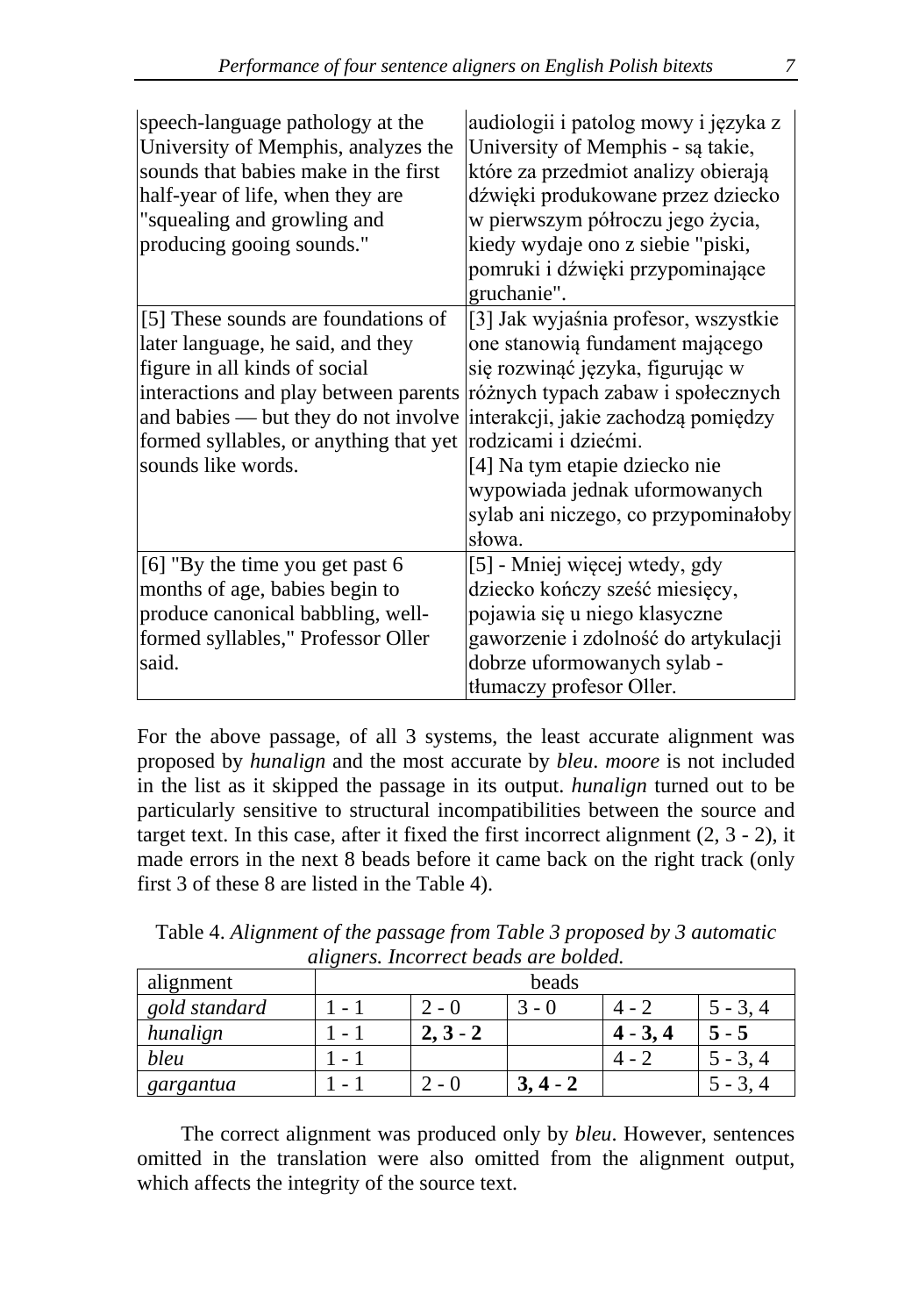*gargantua* made one mistake in the bead 3, 4 - 2 (it should be 3 - 0 and 4 - 2). This error, however, seems to be of lesser gravity than  $4 - 3$ , 4 and 5 - 5 produced by *hunalign* as the former (i.e. 3, 4 - 2) is a case of incomplete assignment while the latter are cases of complete misassignment. In the statistics for the whole study both errors were counted in the same way.

#### **9. Conclusions and future work**

One of potentially problematic features of *moore* and *bleualign* is that they do not output beads/sentences they have problem aligning: *moore* skipped 78 beads out of 157 reference beads; *bleualign* skipped 9 out of 162 English sentences and 26 out of 184 Polish sentences.

The possibility of excluding dubious matches may be a valuable functionality in view of, on one hand, the predominant applications of these systems, namely SMT and bilingual terminology extraction, and on the other, the growing availability of bilingual data (c.f. [7] p. 11). From that perspective, having parallel training material of highest precision possible is a priority and leaving out risky alignments may be a negligible loss.

However, for automatic applications that analyse the context of aligned bitexts beyond the sentence level [13], as well as for many human applications – aligners like *moore* and *bleualign* have limited applicability. In translation studies and lexicography, parallel corpora and parallel concordances are used to analyse meanings of words and phrases with their translations in consideration of their pragmatic context. The categories of anaphora, tenses, pronouns or coherence span across sentence boundaries. Resolution of lexical and structural ambiguity often requires a wider context as well. To correctly render these phenomena in translation, the integrity of the source text is required just as the integrity of both source and target is required for later study of that translation.

Therefore, if the integrity of the bitexts needs to be preserved – *gargantua* or *hunalign* are recommended. If the number of the output alignments is predicted to be sufficient and the precision is a priority, the *moore* system seems to be the best choice. *bleualign* attempts to find a compromise between these approaches but the necessity to obtain machine translation of one side of the bitext may pose a practical problem.

Future work will allow estimation of alignment accuracy by means of the quality of translation produced by SMT systems trained on the resulting aligned corpus [4]. A larger number of bitexts representing a greater variety of genres would give the above findings better generalization power.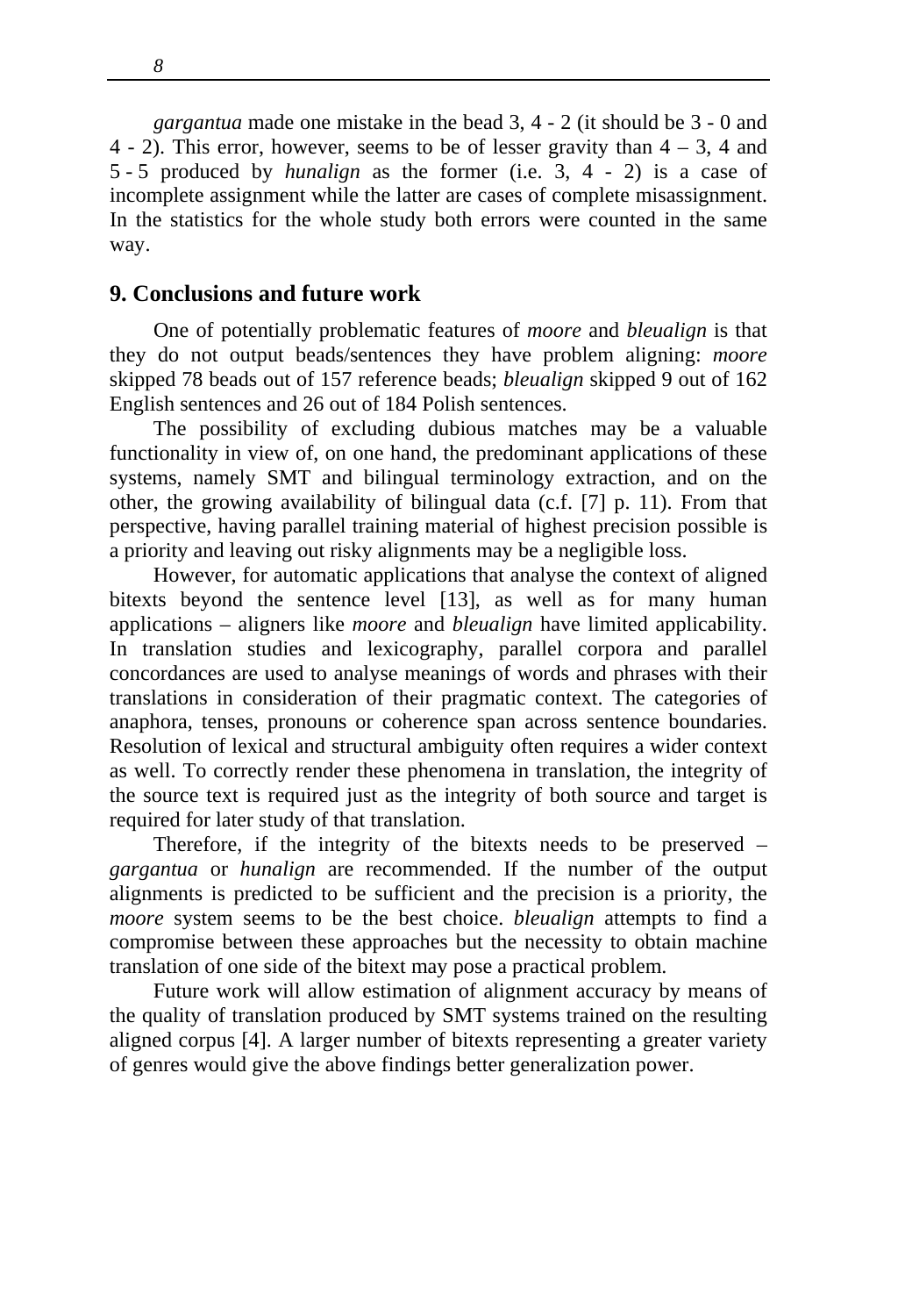#### **References**

- [1] Moore, Robert. 2002. Fast and accurate sentence alignment of bilingual corpora. [In:] *Proceedings of the 5th Conference of the Association for Machine Translation in the Americas, Tiburon, California*. Heidelberg, Germany: Springer-Verlag. Pp. 135-244.
- [2] Halácsy, Péter Dániel Varga András Kornai Viktor Nagy László Németh – Viktor Trón. 2005. Parallel corpora for medium density languages. [In:] *Proceedings of RANLP*. Borovets, Bulgaria. Pp. 590- 596.
- [3] Sennrich, Rico and Martin Volk. 2010. MT-based sentence alignment for OCR-generated parallel texts. [In:] *Proceedings of AMTA 2010*. Denver, Colorado.
- [4] Braune, Fabienne Alexander Fraser. 2010. Improved Unsupervised Sentence Alignment for Symmetrical and Asymmetrical Parallel Corpora. [In:] Chu-Ren Huang and Dan Jurafsky (Eds.) *COLING Posters*. Chinese Information Processing Society of China. Pp. 81-89.
- [5] Perdek, Magdalena. 2012. Lexicographic potential of corpus equivalents: The case of English phrasal verbs and their Polish equivalents. [In:] Fjeld Ruth Vatvedt and Julie Matilde Torjusen (Eds.) *Proceedings of the 15th EURALEX International Congress*. Oslo: Department of Linguistics and Scandinavian Studies, University of Oslo. Pp. 376-388.
- [6] Abdul-Rauf, Sadaf Mark Fishel Patrik Lambert Sandra Noubours Rico Sennrich. 2012. Extrinsic Evaluation of Sentence Alignment Systems. [In:] *Proc. of the LREC Workshop on Creating Crosslanguage Resources for Disconnected Languages and Styles (CREDISLAS)*. Istanbul, Turkey. Pp. 6-10.
- [7] Yu, Qian François Yvon Aurélien Max. 2012. Revisiting sentence alignment algorithms for alignment visualization and evaluation. [In:] *Proceedings of the 5th Workshop on Building and Using Comparable Corpora, Istambul, Turkey, 2012*. Pp. 10-16. (URL http://perso.limsi.fr/yvon/publications/sources/Yu12revisiting.pdf)
- [8] Brown, Peter F. Stephen A. Della Pietra Vincent J. Della Pietra and Robert L. Mercer. 1993. The mathematics of statistical machine translation: Parameter estimation. *Computational Linguistics,* 19(2). Pp. 263–311.
- [9] Papineni, Kishore Salim Roukos Todd Ward Wei-Jing Zhu. 2002. Bleu: a Method for Automatic Evaluation of Machine Translation. *ACL*. Pp. 311-318.